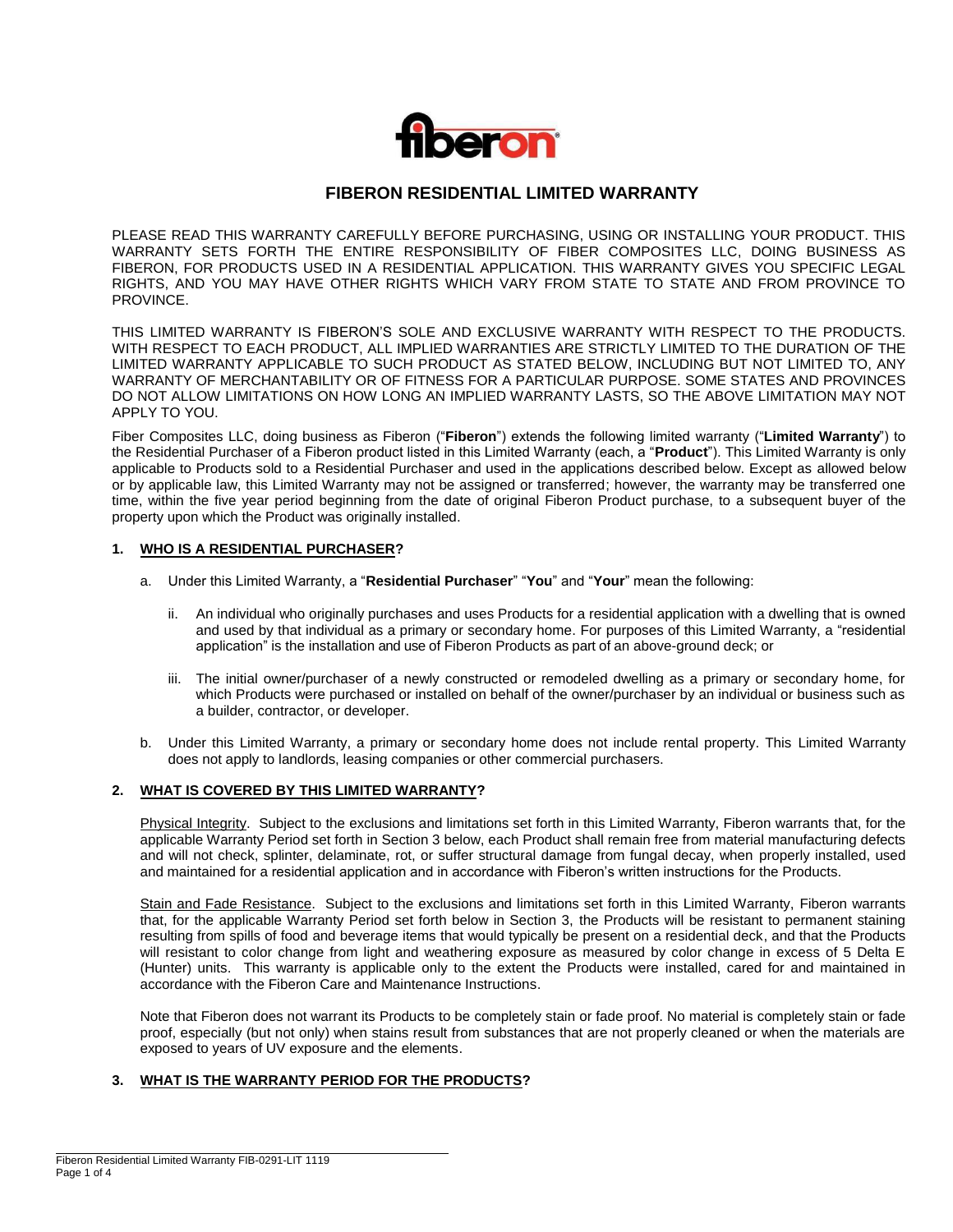The term or duration of the Limited Warranty for a Product (the "**Warranty Period**") is equal to the corresponding number of years set forth next to such Product in the chart below in this Section 3. The Warranty Period begins on the date of original purchase and continues until the earlier of (a) the expiration of the applicable Warranty Period, or (b) until You no longer own the property upon which the Product was installed for a residential application.

|                                   | <b>Residential Warranty Period</b>                                                                                                                       |                                            |           |
|-----------------------------------|----------------------------------------------------------------------------------------------------------------------------------------------------------|--------------------------------------------|-----------|
|                                   | <b>Physical</b><br><b>Integrity</b>                                                                                                                      | <b>Stain and Fade</b><br><b>Resistance</b> |           |
| <b>PVC Decking</b>                | Promenade, Paramount <sup>®</sup>                                                                                                                        | Lifetime                                   | 50 Years  |
| <b>PE</b> Decking                 | Concordia™ Symmetry <sup>®</sup> Collection, Concordia™ Horizon <sup>®</sup> Collection                                                                  | Lifetime                                   | 50 Years  |
| PE Decking                        | Sanctuary <sup>®</sup>                                                                                                                                   | 40 Years                                   | 40 Years  |
| <b>PE</b> Decking                 | Good Life Escapes Collection                                                                                                                             | 30 Years                                   | 30 Years  |
| PE Decking                        | Good Life Weekender Collection, Fiberon <sup>®</sup> Jatoba, ArmorGuard®, Veranda,<br>Xtreme Advantage                                                   | 25 Years                                   | 25 Years  |
| Railing                           | HavenView™ CountrySide, HavenView™ CitySide, Brio™ Rhythm, ArmorGuard®                                                                                   | 25 Years                                   | NA.       |
| PE Decking<br>Used as<br>Cladding | Concordia™ Symmetry® Collection, Concordia™ Horizon® Collection, Fiberon                                                                                 | 25 Years                                   | 20 Years  |
| Cladding                          | Fiberon Composite Cladding                                                                                                                               | 25 Years                                   | 20 Years  |
| Fasteners                         | Fiberon Universal, Phantom <sup>®</sup> and ArmorGuard <sup>®</sup> branded Hidden Fasteners<br>("Fiberon Fastener") as listed on www.fiberondecking.com | 20 Years                                   | <b>NA</b> |

# **4. WHAT ARE YOUR REMEDIES FOR A DEFECTIVE PRODUCT?**

Your sole and exclusive remedy, and Fiberon's sole liability, for any claim that a Product fails to perform as warranted above shall be, at Fiberon's sole discretion: (a) the replacement of the defective Product with new Product in an amount equal to the volume (linear feet) of defective material; (b) a pro-rated refund of the purchase price attributable to the defective portion of the Product, per the amounts listed on the Prorated Warranty Schedule in this Section 4; or (c) replacement of the defective Fiberon Fasteners. In no event shall Fiberon be responsible for costs or expenses related to installation of replacement Products. Replacement Products will be as close in color, design and quality to the original Products as reasonably possible, in Fiberon's discretion and determination, but Fiberon does not guarantee an exact match as colors and designs may change. Additionally, You agree to use fasteners in a quantity and manner adequate for installation of all replacement Products, irrespective of original installation method used. THE REMEDIES STATED IN THIS PARAGRAPH ARE YOUR SOLE AND EXCLUSIVE REMEDIES FOR ANY PRODUCT THAT FAILS TO CONFORM TO THIS LIMITED WARRANTY.

| <b>Prorated Warranty Schedule*</b> |                 |                                |                 |                         |                 |                         |                 |                                |                 |  |  |
|------------------------------------|-----------------|--------------------------------|-----------------|-------------------------|-----------------|-------------------------|-----------------|--------------------------------|-----------------|--|--|
| 20 Year                            |                 | 25 Year                        |                 | 30 Year                 |                 | 40 Year                 |                 | 50 Year/Lifetime               |                 |  |  |
| Year of<br><b>Claim</b>            | <b>Recovery</b> | <b>Year of</b><br><b>Claim</b> | <b>Recovery</b> | Year of<br><b>Claim</b> | <b>Recovery</b> | Year of<br><b>Claim</b> | <b>Recovery</b> | <b>Year of</b><br><b>Claim</b> | <b>Recovery</b> |  |  |
| $0 - 10$                           | 100%            | $0 - 10$                       | 100%            | $0 - 10$                | 100%            | $0 - 10$                | 100%            | $0 - 10$                       | 100%            |  |  |
| $11 - 12$                          | 80%             | $11 - 13$                      | 80%             | $11 - 12$               | 90%             | $11 - 13$               | 90%             | $11 - 14$                      | 90%             |  |  |
| $13 - 14$                          | 60%             | 14-16                          | 60%             | $13 - 14$               | 80%             | 14-16                   | 80%             | $15 - 18$                      | 80%             |  |  |
| $15 - 16$                          | 40%             | $17 - 19$                      | 40%             | $15 - 16$               | 70%             | $17 - 19$               | 70%             | 19-22                          | 70%             |  |  |
| $17 - 18$                          | 20%             | $20 - 22$                      | 20%             | $17 - 18$               | 60%             | $20 - 22$               | 60%             | 23-26                          | 60%             |  |  |
| 19-20                              | 10%             | $23 - 25$                      | 10%             | 19-20                   | 50%             | $23 - 25$               | 50%             | 27-30                          | 50%             |  |  |
|                                    |                 |                                |                 | $21 - 22$               | 40%             | 26-29                   | 40%             | $31 - 34$                      | 40%             |  |  |
|                                    |                 |                                |                 | $23 - 24$               | 30%             | $30 - 33$               | 30%             | 35-38                          | 30%             |  |  |
|                                    |                 |                                |                 | $25 - 26$               | 20%             | 34-37                   | 20%             | 39-42                          | 20%             |  |  |
|                                    |                 |                                |                 | 27-30                   | 10%             | $38 - 40$               | 10%             | 43-50                          | 10%             |  |  |
|                                    |                 |                                |                 |                         |                 |                         |                 | $51+$                          | 10%             |  |  |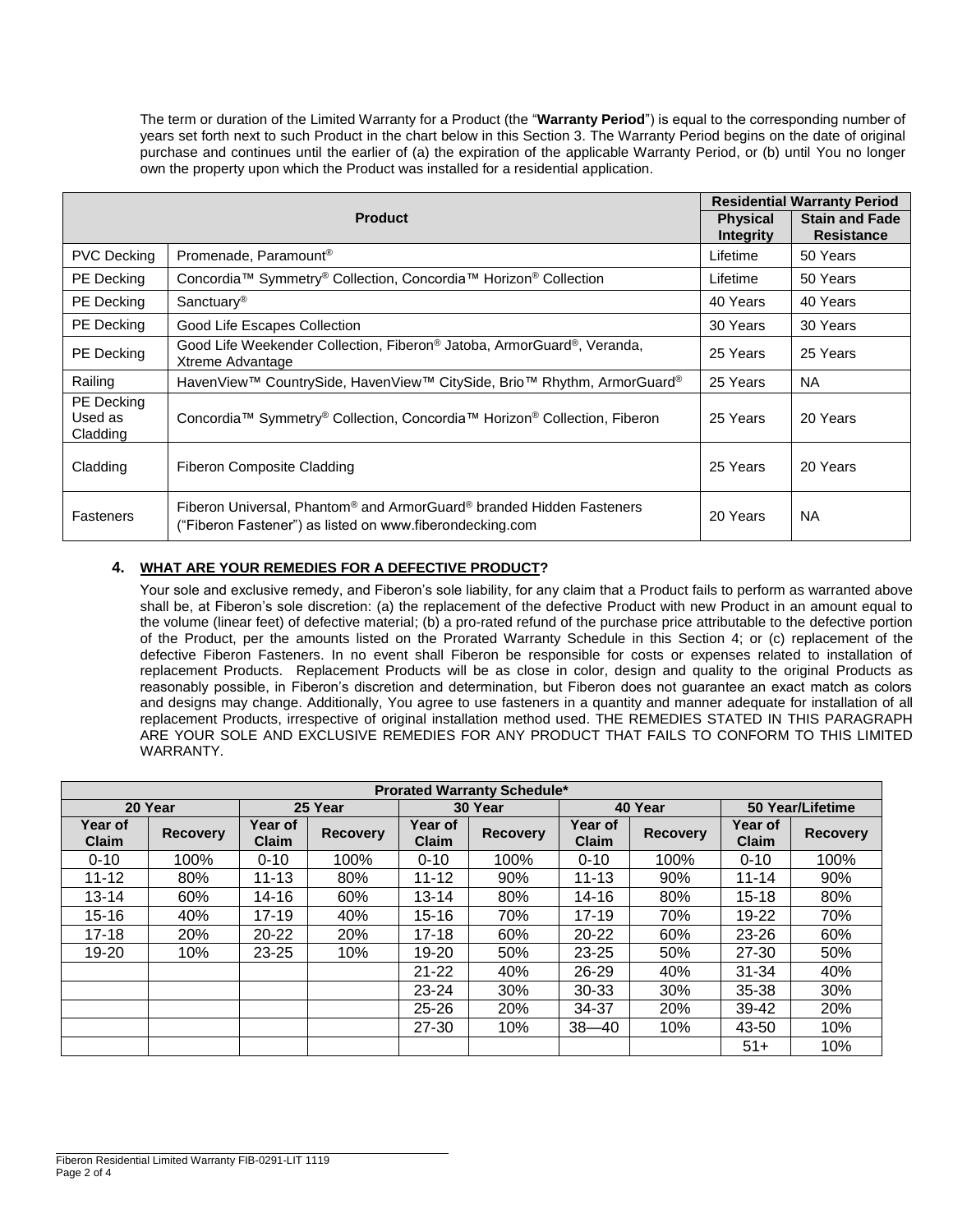## **5. WHAT DOES THIS LIMITED WARRANTY NOT COVER?**

This Limited Warranty does not cover, and Fiberon shall not be liable for any defects, losses or damage due to:

- a. Normal wear and tear, abuse or neglect, including but not limited to, impact from objects;
- b. Improper installation, workmanship, maintenance, cleaning, repair, handling, or storage;
- c. Failure to follow Fiberon's written instructions, including but not limited to, improper structural support, fastening, ventilation or gapping;
- d. Use of Products other than for their intended purposes or in an application not recommended or permitted by Fiberon's written instructions;
- e. Failure to comply with all applicable laws and building codes;
- f. Movement, distortion, collapse or settling of the ground or the supporting structure upon which Products are installed;
- g. Act of God, including but not limited to, flooding, hurricane, tornado, wind, earthquake, lightning, hail, and the like;
- h. Casualty, fire or exposure to heat sources such as cooking devices or retro-reflective surfaces;
- i. Climate change, environmental conditions, improper drainage, static electricity or any other cause beyond Fiberon's control;
- j. Discoloration, fading, spotting or staining from or caused, in whole or in part, by mold, mildew, other fungal growth, organic materials, metallic oxides or particles (including but not limited to rust or corrosion of any fasteners), dirt, other atmospheric or environmental pollutants, foreign substances such as grease or oil, or chemicals, including but not limited to, those found in cleaners;
- k. Use of abrasive compounds of acidic or basic pH, strong solvents, oil based paints or stains, metallic rust, concrete or masonry products, air or water borne minerals and other abnormal residential deck use items;
- l. Direct or indirect contact with the Fiberon Products of extreme heat sources (over 250 degrees)
- m. Normal weathering, defined as natural efflorescence, exposure to sunlight, weather and atmospheric conditions which causes any colored surface to gradually fade, flake, chalk, or accumulate dirt or stains;
- n. Application of paints, stains, surface treatments or other chemical substances, including but not limited to, cleaners or pesticides;
- o. Except as provided herein, fading, flaking or other deterioration of any paints, stains or other coatings placed on the Products;
- p. Except as provided herein, variations or changes in color of Products; or
- q. Any fasteners not supplied or approved by Fiberon. No warranty is given with respect to any fasteners other than the Fiberon Fasteners. Other fasteners, whether approved fasteners or otherwise, are subject to only the warranties provided by the manufacturer of the fastener and Your sole warranty and remedy is with that manufacturer.

## **6. HOW DO YOU OBTAIN WARRANTY SERVICE?**

- a. To make a claim under this Limited Warranty, You must send a copy of this warranty document, copy of original proof of purchase, and photos of the defective or nonconforming Product, to the address below. Such proof of purchase must be from an authorized Fiberon Product dealer and must show (1) the date of the purchase and (2) that sufficient Product has been purchased to cover the number of lineal feet claimed to be damaged. All warranty claims must be received by Fiberon within the Warranty Period and in no event later than thirty (30) days after any discovery of a possible nonconforming nature of or other failure of the Product.
- b. If mailing, Claims and Notices must be sent to:

Fiberon Consumer and Technical Support Department 181 Random Dr. New London, NC 28127 USA Phone 844-226-3958 | Fax 704-463-1750 | email [info@fiberondecking.com](mailto:info@fiberondecking.com)

If electronic, Claims and Notices but be sent to:

<https://fiberon.insightpro.com/#/page/customer-warranty-request>

c. Upon discovering a possible defect with a Product, You must make temporary repairs or cordon off the area at issue at your expense to protect all property and persons that could be affected. Upon Fiberon's reasonable request, You must permit Fiberon and/or its authorized agents to enter, at reasonable times, Your property to inspect the Product that You claim is defective. Fiberon must have made a determination on Your warranty